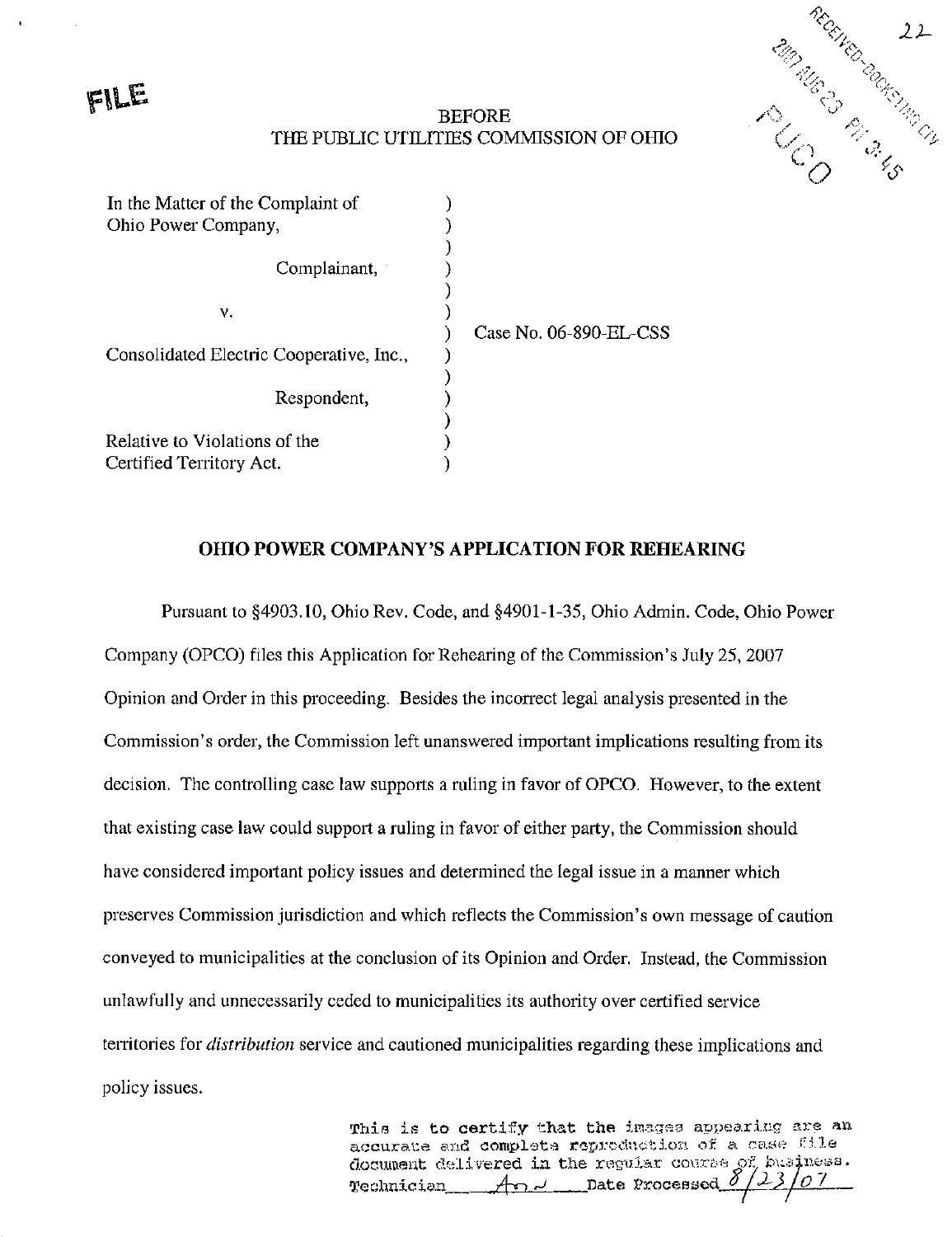The specific grounds on which the Opinion and Order is unreasonable and unlawful are the following:

- 1. Finding that the Village of Lexington's (Lexington) non-exclusive franchise which was accepted by Consolidated Electric Cooperative, Inc. (Consolidated) was a contract as contemplated under Section 4 of Article XVIII of the Ohio Constitution, and consequently that the franchise authorizes distribution service by Consolidated in OPCO's Commission-certified service territory within Lexington.
- 2. Failing to adhere to the applicable Ohio Supreme Court precedent provided by *Galion v*. Galion (1951), 154 Ohio St. 503, in which the question of whether a franchise like the Lexington franchise was a contract as contemplated under Section 4 of Article XVIII of the Ohio Constitution was before the court, and instead relying on *dicta* in other Ohio Supreme Court and Ohio Court of Appeals decisions in which the question of whether a franchise like the Lexington franchise was a contract as contemplated under Section 4 of Article XVIII of the Ohio Constitution was not before those courts. Further, as the Commission noted, the Galion case "does make a distinction between *franchises* that permit a utility to provide service in a municipality and a *contract* for utility service which spells out terms and conditions of service." (Opinion and Order, p. 13).
- 3. Finding at page 15 of the Opinion and Order that "Consolidated's service pursuant to Lexington's franchise is contractual in nature and authorized under Section 4." The contract for service is between Consolidated and the customers in OPCO's Commissioncertified service tenitory that Consolidated is serving unlawfully. There is no contract for service between Lexington and Consolidated.

 $\overline{2}$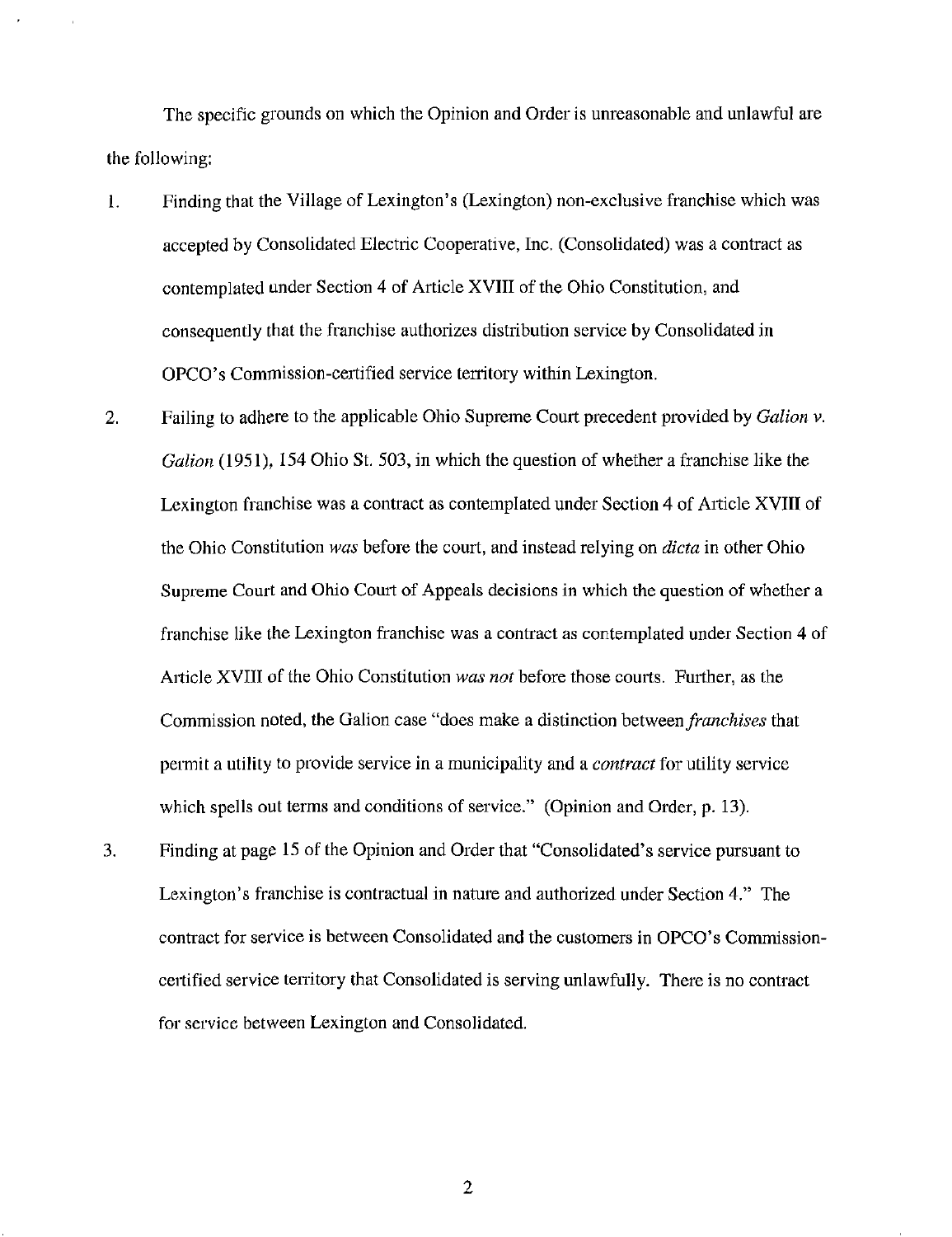- 4. Relying on the decision in Triad CATV v. The City of Hastings, 1990 U.S. at Lexis 18212 (1990). That case is inapplicable because it was a Michigan case based on United States Constitutional due process precepts applicable to property rights. The language in the CTA conceming contracts under Section 4, Article XVIII of the Ohio Constitution was not analyzed in that case.
- 5. Failing to properly apply the Ohio Supreme Court's decision in Local Telephone Company v. Cranberry Mutual Telephone Company (1921), 102 Ohio St. 524. (Cranberry). The portion of that decision cited by the Commission at page 14 of its Opinion and Order concluded that the franchise in question in that case was a contract under Section 4 of Article XVIII of the Ohio Constitution because the village could compel the utility to furnish service to all inhabitants indiscriminately. No claim has been made in this proceeding that the franchise in question enables Lexington to compel Consolidated to serve any customers in Lexington, let alone all its inhabitants indiscriminately. Accordingly, the critical feature of the franchise in *Cranberry* which led the Court to conclude that the franchise was a contract under Section 4 is absent from the Lexington/Consolidated franchise, and the Commission erred when it ignored that difference.
- 6. Failing to apply the holding in the Cranberry case (that even though the franchise in that case was authorized under Section 4 of Article XVIII of the Ohio Constitution, Cranberry Mutual was not authorized to accept the franchise) to Consolidated's acceptance of Lexington's franchise, which acceptance was unlawful to the extent the ordinance would authorize Consolidated to provide electric distribution service in OPCO's Commissioncertified service territory.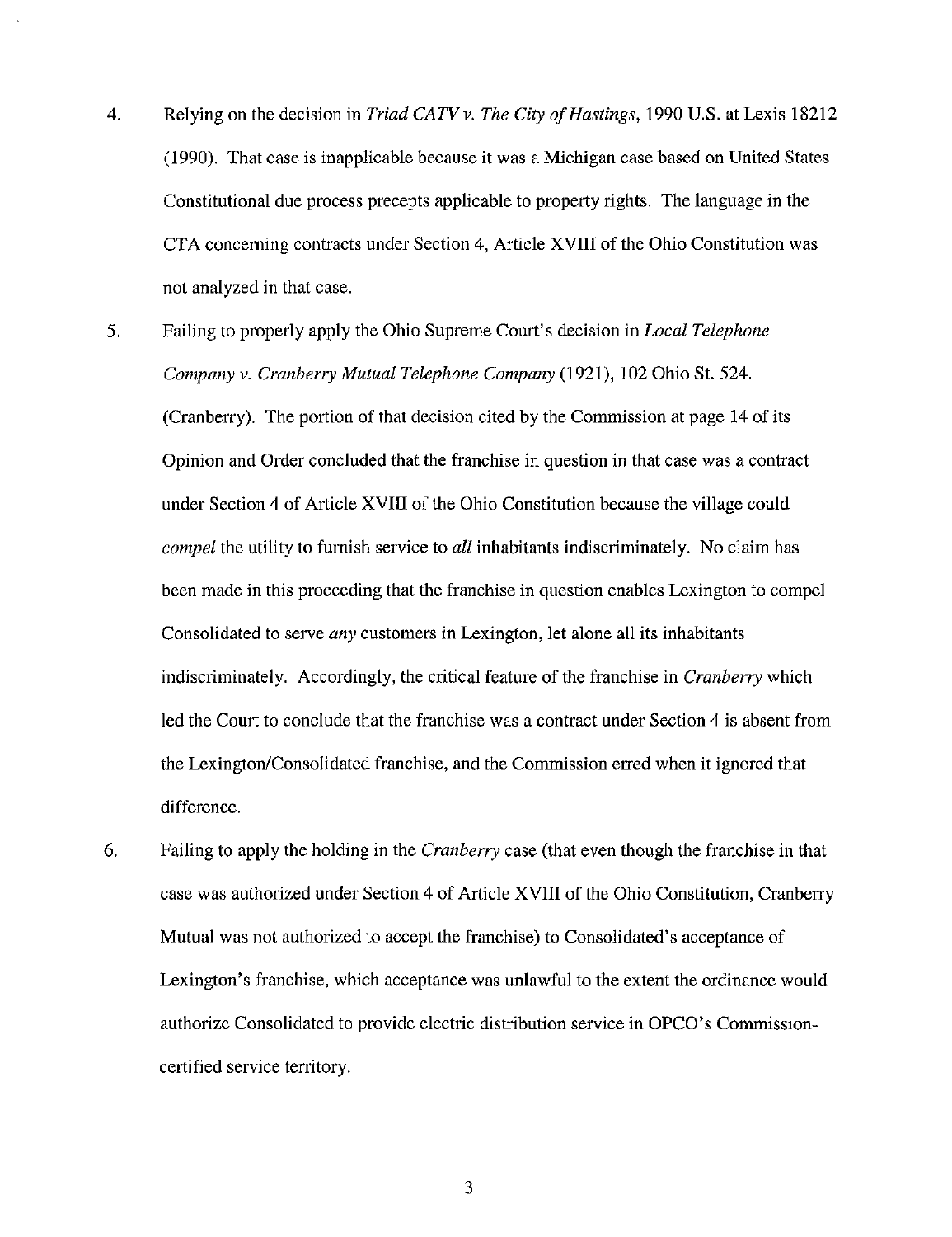- 7. Finding that if the Lexington franchise were not a contract under Section 4, Article XVIII of the Ohio Constitution "Lexington could easily cure the problem by entering into a contract with Consolidated to serve a portion of the Woodbum subdivision." (Opinion and Order, p. 15). To come within the reach of Section 4 of Article XVIII of the Ohio Constitution, such a contract would need to obligate Consolidated to serve customers on behalf of Lexington for a period of time and at a rate specified in an ordinance. Even if Consolidated's violation of the CTA easily could be cured, that is not a basis for excusing this violation.
- 8. Failing to differentiate between municipal franchises, as contemplated under §§4933.13 and 4933.16, Ohio Rev. Code, as the means of consenting to the construction and placement of electric facilities within the municipal corporation, and municipal contracts with others for a public utility product or service, as contemplated under Section 4 of Article XVIII of the Ohio Constitution.
- 9. Failing to consider the arguments raised by OPCO conceming the obligation to serve. The Commission's holding in this case makes ripe for resolution the question of whether OPCO retains an obligation to serve customers in its Conunission-certified service territory in Lexington who are receiving service from Consolidated or would be eligible to receive service from Consolidated.
- 10. Finding that its decision only addresses the legal issues in the context of new customers, not customers or load centers where electric facilities currentiy exist. There is nothing in Lexington's franchise which imposes such a limit on Consolidated.
- 11. Finding that loss of existing customers due to a municipality's actions such as in this case, could not occur without Commission approval. Under the Commission's analysis

 $\overline{\mathbf{4}}$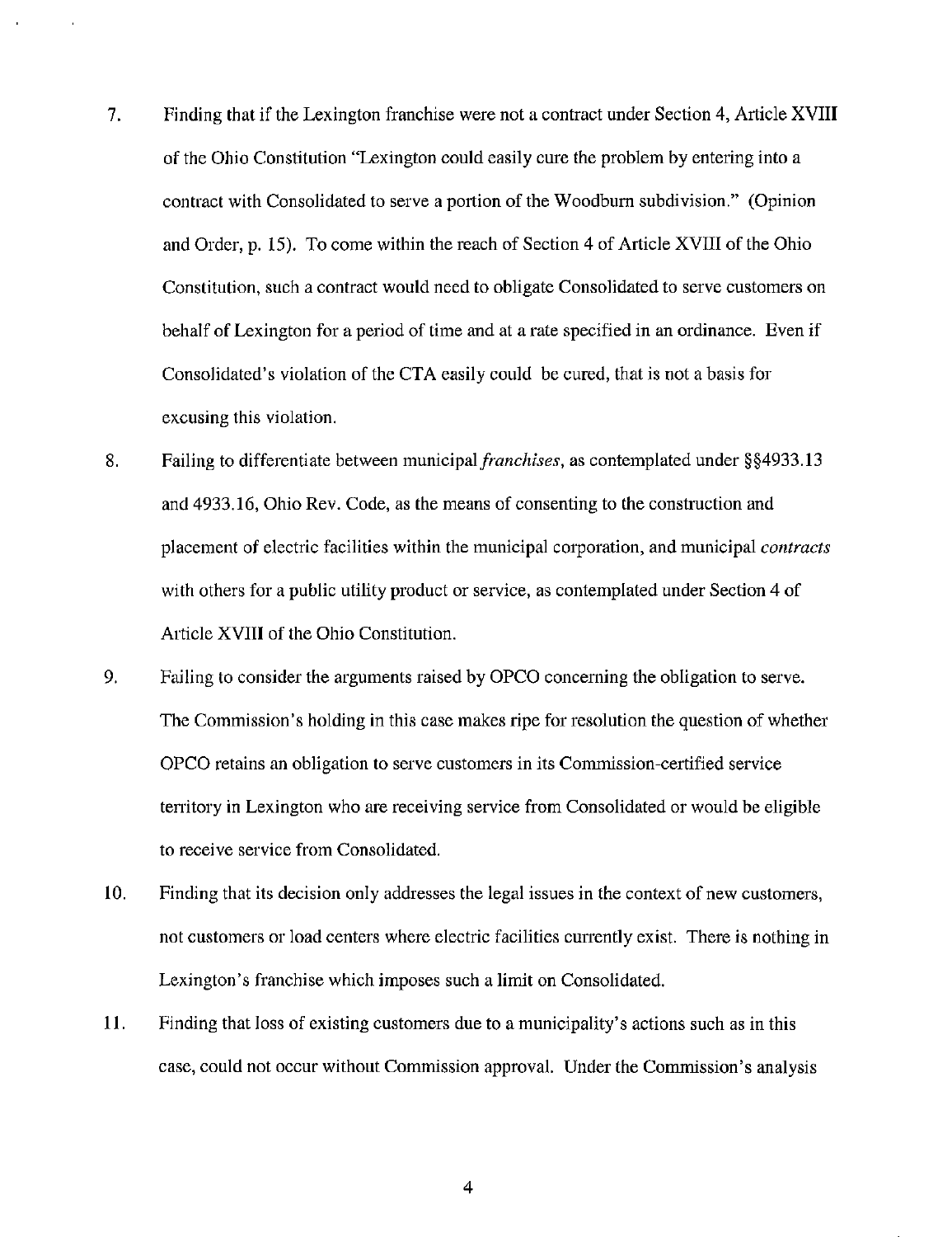an existing customer of an electric supplier could terminate its distribution service relationship with that supplier and take distribution service from another electric supplier that has accepted a franchise from the municipality in which the existing customer resides. No Commission approval of such customer actions would be required. The decision in State ex. Ret. Toledo Edison Co. v. Clyde (1996), 76 Ohio St. 3d 508, referred to by the Commission in regard to this finding, is inapplicable since Lexington has not acted to prohibit OPCO from providing service in Lexington.

### MEMORANDUM IN SUPPORT OF APPLICATION FOR REHEARING

# 1. The Lexington/Consolidated Franchise Is Not a Contract Under Section 4 Of Article XVIII Of The Ohio Constitution And Consolidated Cannot Lawfully Provide Distribution Service In Ohio Power Company's Commission-Certified Service Territory In Lexington: Allegation of Error Nos. 1, 2, 3

The Commission's order hinges on its interpretation of the phrase in Section 4 of Article XVIII of the Ohio Constitution providing that a municipality "may contract with others for any such product or services," *i.e.*, the product or services which the municipality may supply to itself or its inhabitants. The Commission agreed with OPCO that the Supreme Court of Ohio's decision in Galion v. Galion (1951), 154 Ohio St. 503 (Galion) "does support Ohio Power's argument that a granting of a franchise does not equate to contracting for utility service under Section 4." (Opinion and Order, p. 12). The Commission also noted that the Galion case "does make a distinction between *franchises* that permit a utility to provide service in a municipality and a contract for utility service which spells out terms and conditions of service."(Opinion and Order, p.13, emphasis added). Nonetheless, the Commission held that "Consolidated's service pursuant to Lexington's franchise is contractual in nature and authorized under Section 4."  $(id.$  at 15).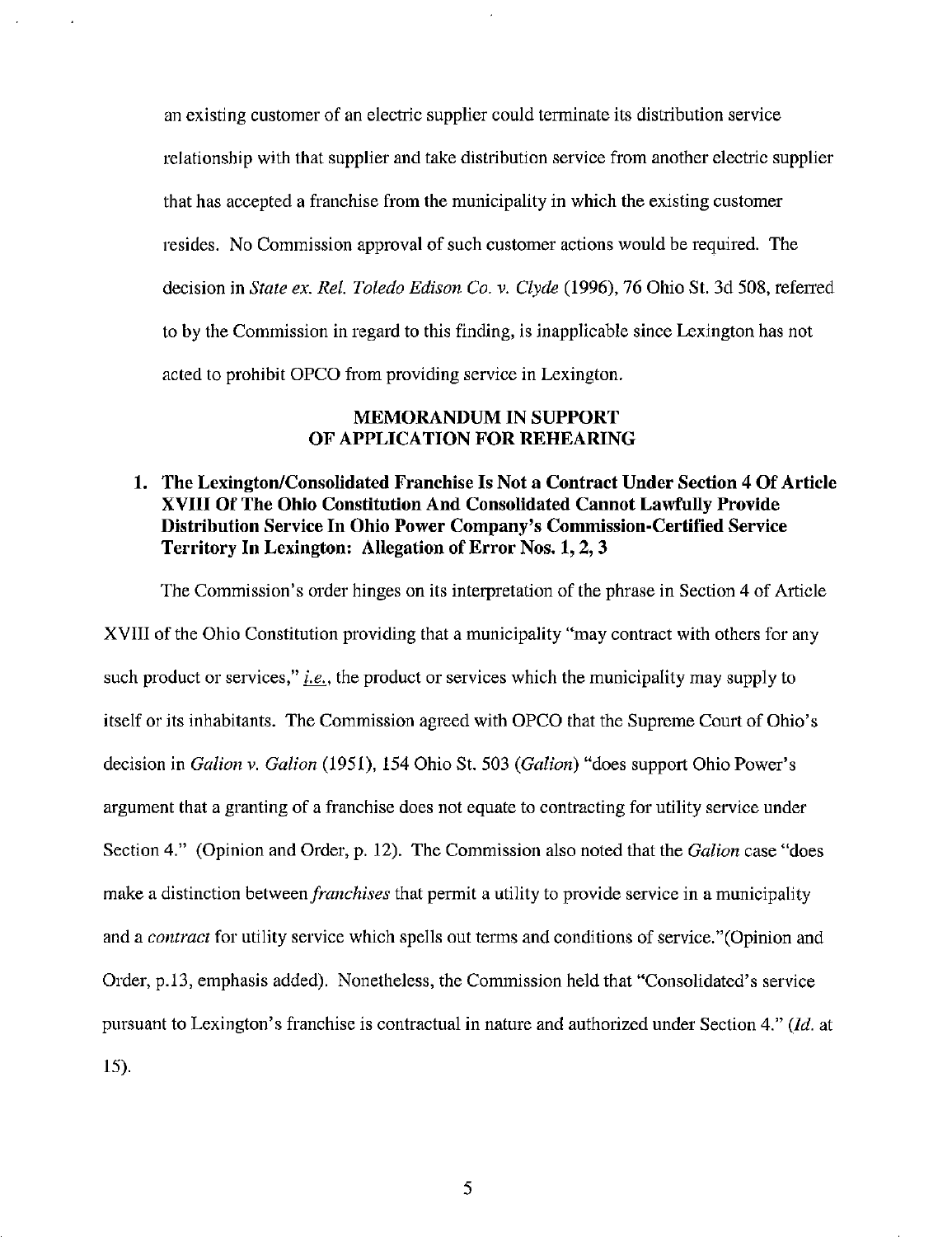Instead of following the Court's holding in Galion, the Commission cast it aside for two reasons. First, the Commission stated that the Court's decision "was made in the context of determining whether the franchise ordinance was subject to a voter referendum under Section 5 of Article XVIII of the Ohio Constitution." (Id. at 13). While that description of the context is correct, it is not a basis for rejecting the underlying rationale of the Court in Galion.

In State ex rel. Mitchell v. Council of Milan (1938), 133 Ohio St. 499 (Milan), the Supreme Court of Ohio considered the language in Sections 4 and 5 of Article XVIII of the Ohio Constitution. The Court's opinion superimposed the first sentence of Section 4 (which includes the phrase "may contract with others for any such product or services") over the forepart of the first sentence of Section 5 (which includes the phrase "proceeding ... to contract with any person or company therefore" Based on its analysis, the Court concluded:

> There is no doubt in our minds that these terms are and were intended to be used interchangeably and as referring to each other. The language, although different, is corresponding and expresses the same sense. (Milan, at 503).

Therefore, based on the Court's prior analysis in *Milan* of the language in Sections 4 and 5 of Article XVIII of the Ohio Constitution, its reasoning in the Galion case that the franchise was not a contract for voter referendum purposes under Section 5 of Article XVIII compels the conclusion that Lexington's franchise also was not a contract for purposes of Section 4 of Article XVIII of the Ohio Constitution. The Commission's conclusion to the contrary is unlawful and should be reversed on rehearing.

The second reason given by the Commission for rejecting the decision in the *Galion* case was that other decisions, preceeding and following Galion, supported a conclusion contrary to the Galion case. (Opinion and Order, pp. 13, 14). The first of these cases is Ohio Power  $v$ Village of Attica, (1970), 23 Ohio St. 2d 37 (Attica). As OPCO noted in its Reply Brief, at page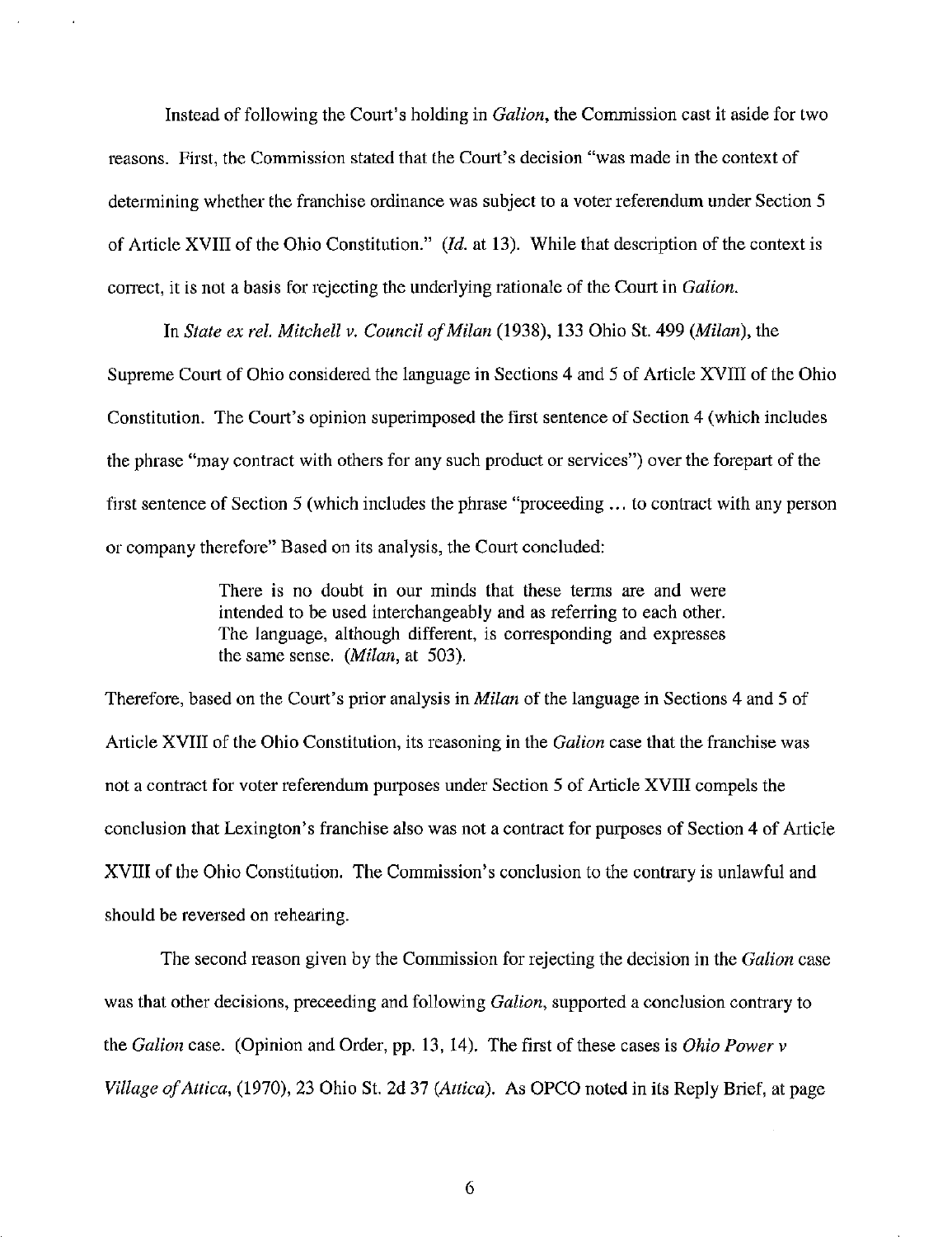5, the ultimate decision of the Court in the Attica case was that a municipality could contract with an electric cooperative, under Section 4 of Article XVIII of the Ohio Constitution, to supply electric power for the municipality and its inhabitants. (*Attica* at 44).

The Commission, however, focused on the Court's conclusion that the cooperative "is a public utility with which the village of Attica may, under Section 4 Article XVIII of the Ohio Constitution, contract for the furnishing of electric service (sic).<sup> $n$ </sup> (Opinion and Order, p. 14). That conclusion, however, does not answer the question in the present case  $-$  is the Lexington/Consolidated ordinance that type of contract? That question is answered in the negative based on the Attica case and cases preceding and following Attica.

Britt v. City of Columbus (1974), 38 Ohio St. 2d 1 (Britt), involved efforts by the City of Columbus to appropriate land outside the city in an effort to sell excess sewage services of the city to noninhabitants of the city. The affected property owners challenged the City of Columbus and when the dispute reached the Supreme Court of Ohio the city argued that Sections 3, 4 and 6 of Article XVIII of the Ohio Constitution provided authority for its actions. In considering Section 4, and relying on several of its prior decisions, including *Attica*, the Court stated:

> the power to "contract with others for any such product or service" confers authority to contract solely for the purchase by the municipality of utility products or services for its inhabitants. (Britt at 9, emphasis added to "solely"; emphasis to "purchases" in original)

The franchise issued by Lexington to Consolidated cannot in any way be characterized as obligating Lexington to *purchase* utility products or services for its inhabitants. Nor can that franchise be characterized as obligating any inhabitants of Lexington to purchase products or services from Consolidated. Since the Court in the Britt case relied on its decision in Attica, it stands to reason that the Commission's reliance on *Attica* as a basis for rejecting the reasoning of

<sup>&#</sup>x27; The Court's language refers to electric power, not service.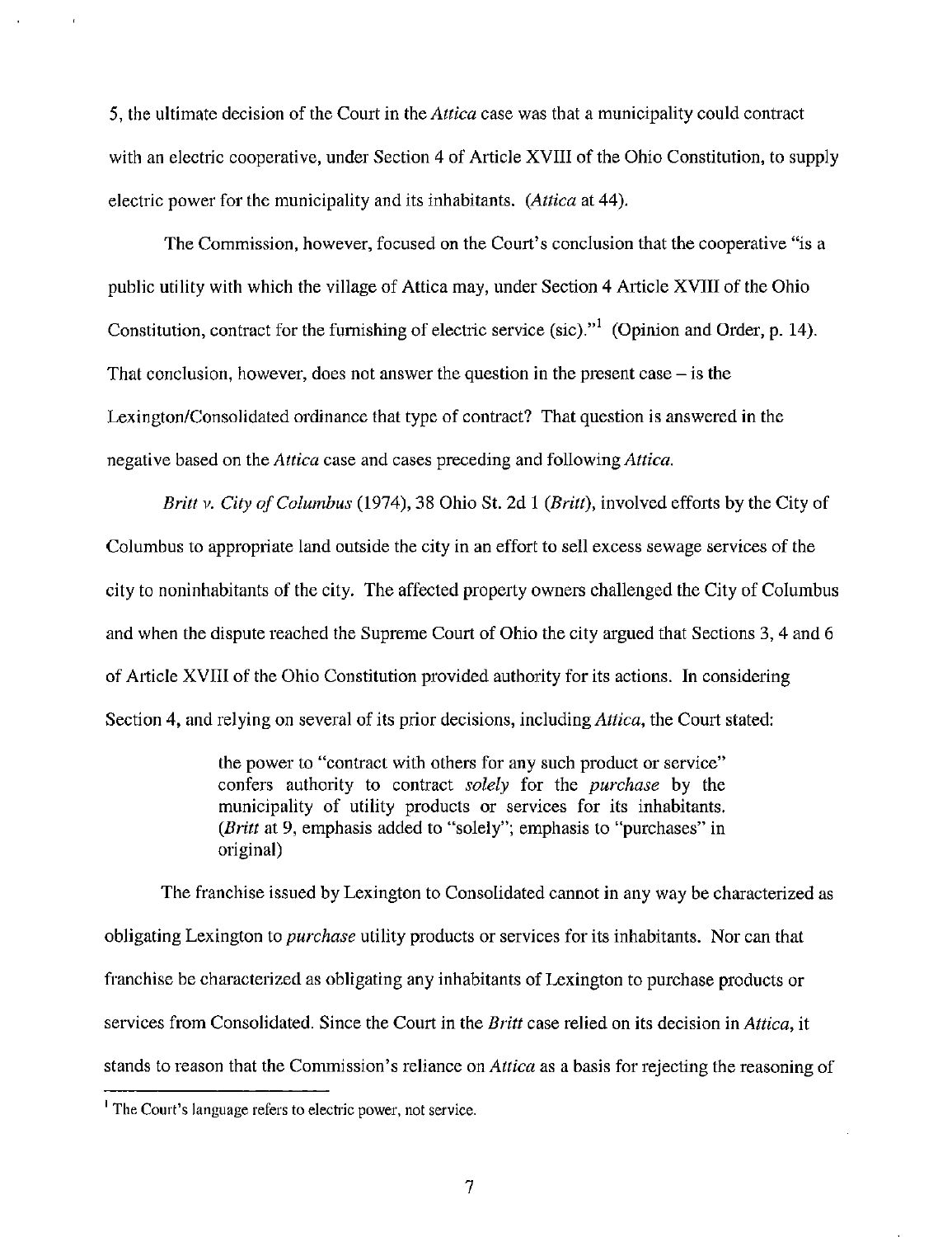the *Galion* case was unlawful and should be reversed on rehearing.<sup>2</sup> The

Lexington/Consolidated franchise is not a contract for supplying utility services.

Besides the reference to *Attica* in the *Britt* case, the Court also cited its earlier decision in the *Milan* case. In its opinion in that case, the Court, after having concluded that Sections 4 and 5 of Article XVIII of the Ohio Constitution express the same sense, tumed its attention to Section 4. The Court concluded that Section 4 "authorizes municipal ownership and operation of public utilities (a point not relevant to the Lexington/Consolidated franchise) and the purchase of public utility products or services from others." (Milan, at 504). The Court in Milan went on to describe the features of such a contractual arrangement:

> "A contract entered into between a public utility and a municipality of this state, whereby the public utility agrees to supply its product or service to the municipality or its inhabitants for a period of ten years, at a rate, price, charge, toll or rental specified in such contract, is expressly authorized by Section 4, Article XVIII of the Constitution of Ohio, and is valid and binding upon the parties thereto  $\ldots$  ." (*Id.* at 505).

That is the nature of the contract contemplated under Section 4 of Article XVIII of the Ohio Constitution. The public utility agrees to supply its product or service for a specified period of time and at a rate set forth in the contract. The Lexington/Consolidated franchise is not a contract of this nature. Instead, the service Consolidated is providing to selected residents of Lexington in OPCO's Commission-certified service territory results from contracts between Consolidated and those individual customers. The provision of service is not required to be provided in accordance with any terms or conditions specified by the Lexington/Consolidated franchise.

 $2$  The Court in Attica interpreted the phrase "may contract with others for any such product or services" as contemplating "that municipal contracts for the supply of a utility service may be entered into with a public utility." Attica at 39).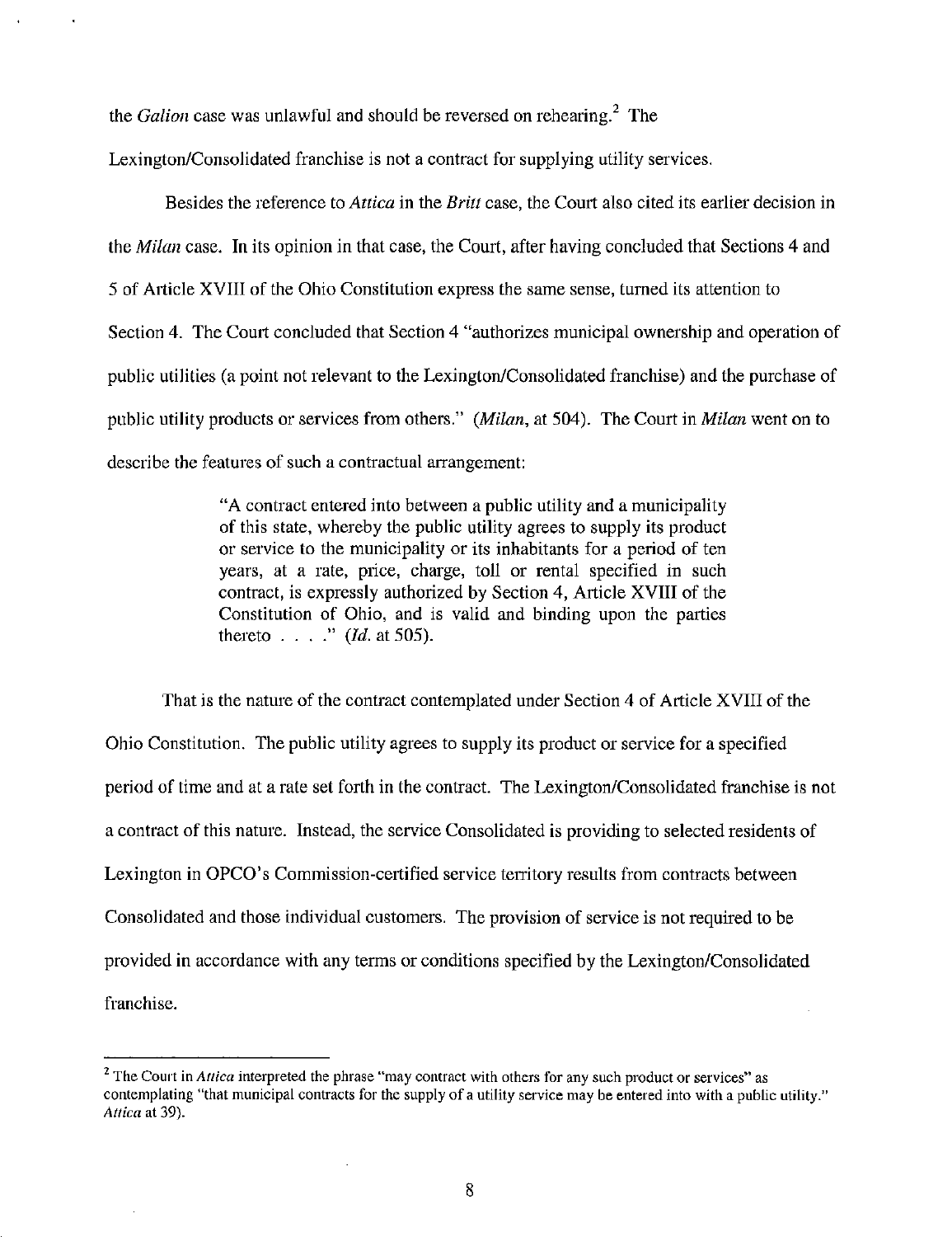A third case cited in the Britt opinion, *Ohio River Power Co. v. Steubenville* (1919), 99

Ohio St. 421 (Steubenville), confirms that a contract under Section 4 of Article XVIII of the Ohio Constitution must include the price to be charged for the product or service provided for in the contract. In the Steubenville case, the utility attempted to increase its rates during the term of its contracts for providing electric service to Steubenville.<sup>3</sup> After concluding that the applicable statutory provisions did not support the utility's contention that it was entitled to increase its rates for electric service, the Court tumed its attention to Section 4, Article XVIII of the Ohio Constitution.

> Even if it were conceded that the statutes of this state do not confer power upon the council of a municipality to fix arbitrarily, or by contract, the rate an electric light company might charge for electric current for power purposes; nevertheless, Section 4, Article XVIII of the Constitution, as amended 1912, expressly authorizes a municipality to contract with any public utility, the product or service of which is to be supplied to the municipality or its inhabitants. While this section does not authorize the municipality to fix an arbitrary rate to be charged by a public utility for the commodity it furnishes to the municipality or its inhabitants, it does clearly authorize a contract between the municipality and the utility, and that contract would necessarily include the price to be paid for service or commodity to be furnished by the utility. Therefore, when the utility names the rate at which it is willing to furnish its product, and the city accepts that rate on its own behalf and on behalf of its inhabitants, and enters into a contract, the terms of which include the rate so agreed upon, such contract, including the agreement as to rate, clearly comes within the authority conferred upon municipalities by Section 4, Article XVIII of the Constitution of Ohio; (Steubenville, at 427, 428, emphasis added).

<sup>&</sup>lt;sup>3</sup> The original contracts were between Steubenville and the Steubenville & East Liverpool Railway & Light Company. One contract was for service to the city for ten years at the rate specified therein. The other contract resulted from an ordinance fixing the price for electric service to private consumers for ten years, which the company formally accepted. Subsequently, Ohio River Power Company purchased these contracts from the Railway & Light Company.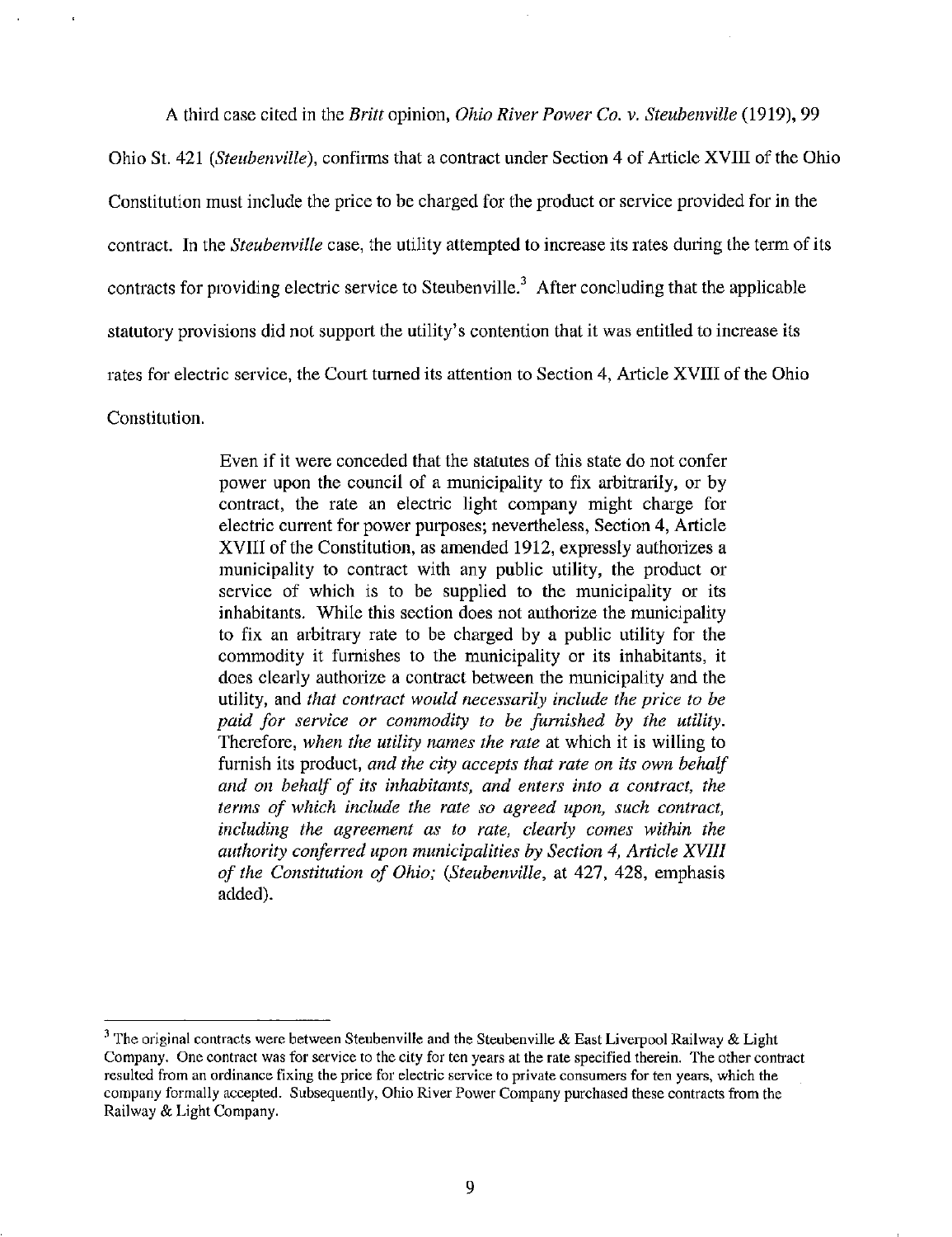This is yet another instance in which the Court made clear that a municipality's contract for the product or service "would necessarily include the price to be paid for the service or commodity to be furnished by the utility." The Lexington/Consolidated franchise is not a contract which spells out terms and conditions of service. It merely is a franchise that permits a utility to provide service. The Commission failed in this case to recognize this distinction which the Commission recognized was drawn by the Supreme Court of Ohio in the Galion case. (Opinion and Order, p. 13).

The Commission's reliance on Lucas v Lucas Local School District (1982), 2 Ohio St. 3d 13 (Lucas), Woodbran Realty Corp. v Orange Village (1990), 67 Ohio App. 3d 207 (Woodbran), Village of Grafton v. Ohio Edison Company (1996), 77 Ohio St. 3d 102 (Grafton) and State ex rel. Toledo Edison Company v. City of Clyde (1996), 76 Ohio St. 3d 508 (Clyde) also is misplaced.

The Lucas case confirms that under Section 4 of Article XVHI of the Ohio Constitution, municipalities have the exclusive authority to enter into contracts with public utilities for the product or service of the utility to be provided to the inhabitants of the city. That case did not, however, consider the nature of that contract, for instance whether it must obligate the utility to provide service and must set forth the rates for that product or service.

The *Grafton* case also does not address the issue which is before the Commission in this case, i.e., whether a franchise, such as the Lexington/Consolidated franchise, is a contract between a public utility and a municipality under Section 4 of Article XVIII of the Ohio Constitution. Instead, Grafton addressed the issue of whether a municipality that has not renewed the franchise previously given to a public utility could preclude the utility from initiating new service within the municipality after the expiration of the franchise. The Court in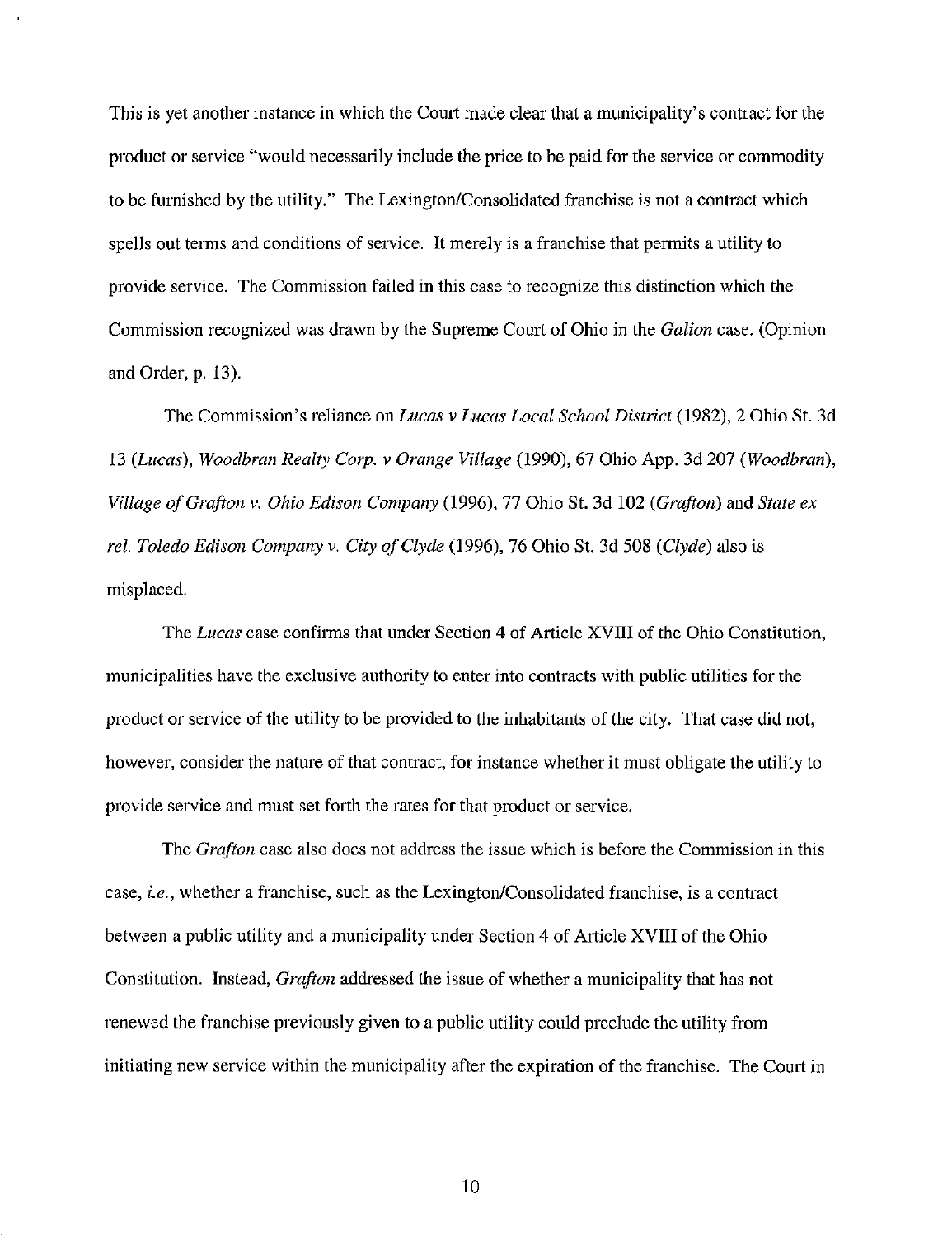Grafton held that the utility's service to current and new customers inside its Commissioncertified service territory is expressly limited in §§ 4933.83 (A) and 4933.87,<sup>4</sup> Ohio Rev. Code, by the municipality's right to require a franchise contract to serve its inhabitants. (Grafton, at p. 107). The Court had no need to consider, and did not consider the nature of the contract contemplated under Section 4 of Article XVIII of the Ohio Constitution. Indeed, the Grafton case revolved around the fact that the franchise had expired. Thus, there was no franchise to consider in the context of whether it was a contract for the product or service of the public utility which obligated the public utility to provide service at specified rates.

The decision in Clyde (1996), 76 Ohio St. 3d 508 on which the Commission also relied, is comparable to Grafton, except it addressed the municipality's authority regarding the utility's service not only to new customers acquired after the termination of the franchise but also to existing customers who were receiving services at the time the franchise was terminated. Like Grafton there was no existing franchise to consider in the context of Section 4 of Article XVIII of the Ohio Constitution.

Finally, although the Commission does not discuss the decision in Woodbran, it does include that case among those cases cited by Consolidated and the intervenors. (Opinion and Order, p. 13). The *Woodbran* case stands for the simple proposition that just as surely as a municipality can choose to enter into a contract under Section 4 of Article XVIII of the Ohio Constitution for public utility products or services, it can choose to not enter into such a contract. Woodbran, however, sheds no light on whether the Lexington/Consolidated franchise is a

<sup>&</sup>lt;sup>4</sup> Note that § 4933.87, Ohio Rev. Code, refers to a municipality operating a public utility or supplying the service or product by means of a rate ordinance under § 743.26, Ohio Rev. Code, or Section 4 of Article XVIII of the Ohio Constitution. This further demonstrates that the contract under Section 4 is intended to contain rates for the service to which the utility obligates itself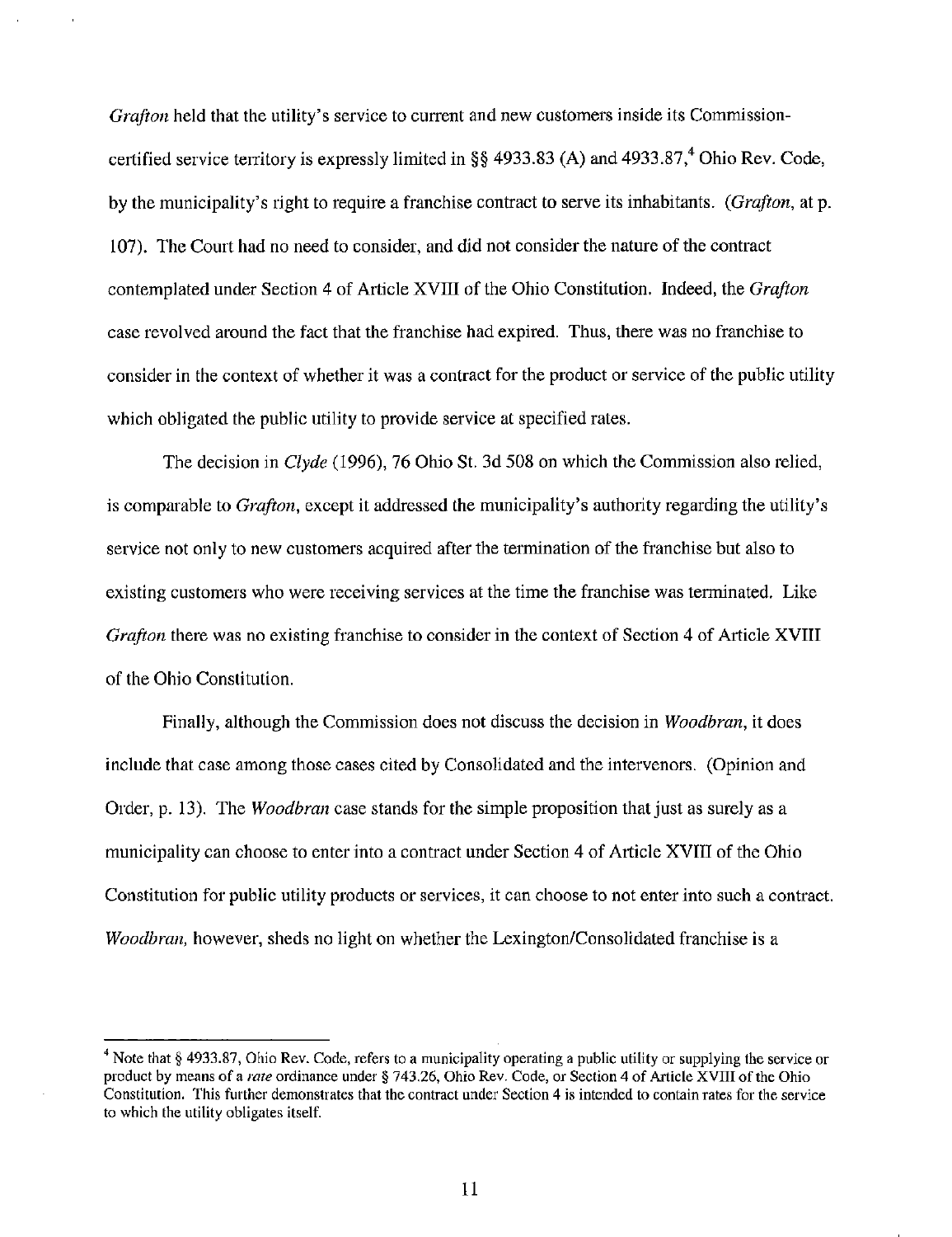contract for public utility products or services under Section  $4.5$  Therefore, to the extent the Commission relied on this case in reaching its conclusion that Consolidated has not violated the CTA it should reverse that finding on rehearing.

## 2. The Commission Erred By Applying The Decision In Triad CATV  $\nu$ . The City of Hastings, 1990 U.S. Lexis 182 12 (1990) To Base Its Interpretation Of Whether The Lexington/Consolidated Franchise Was A Contract Under Section 4 Of Article XVIII Of The Ohio Constitution: Allegation of Error No. 4

The Commission's reliance on Triad CATV v. The City of Hastings, 1990 U.S. at Lexis 18212 (1990) (Triad) was misplaced. That case involved an allegation by Triad that if the City of Hastings were to enter into a non-exclusive franchise with another cable television system. Triad's property interest in the non-exclusive franchise it had with the city would be diminished without the procedural due process protection provided by the United States Constitution.

A review of the Court's decision reflects that its analysis was based on consideration of the extent of Triad's property rights under its franchise. The Court's decision that the city could issue a second non-exclusive franchise has no bearing on the case before the Commission. Triad has nothing to do with certified service territories or any provision of the Ohio Constitution. In fact, this case originated in Michigan. The Commission's conclusion that when the logic of the *Triad* case is applied to this case "we find that the granting of non-exclusive franchises does not impair Ohio Power's rights under the CTA" improperly applies a decision based on United States Constitutional due process rights precepts to a case involving Ohio's CTA and provisions of its state constitution having nothing to do with due process rights. The conclusion that the

 $<sup>5</sup>$  Woodbran does shed light on a point raised by OPCO at pages 7-8 of its Reply Brief concerning Consolidated's</sup> ability to enter into a contract with Lexington for the provision of electric service in OPCO's Commission-certified service territory. Citing Local Telephone Company v. Cranberry Mutual Telephone Company (1921), 102 Ohio St. 524 (a case discussed in greater detail elsewhere in this Memorandum in Support), the Court pointed out that since Woodbran Realty had a Commission-granted certificate it had the legal capacity to contract with the village, if the village had chosen to enter into a contract. (Woodbran, at 214). The converse of that observation is that if the public utility was not authorized to enter into such a contract, the municipality could not execute a valid contract with that public utility.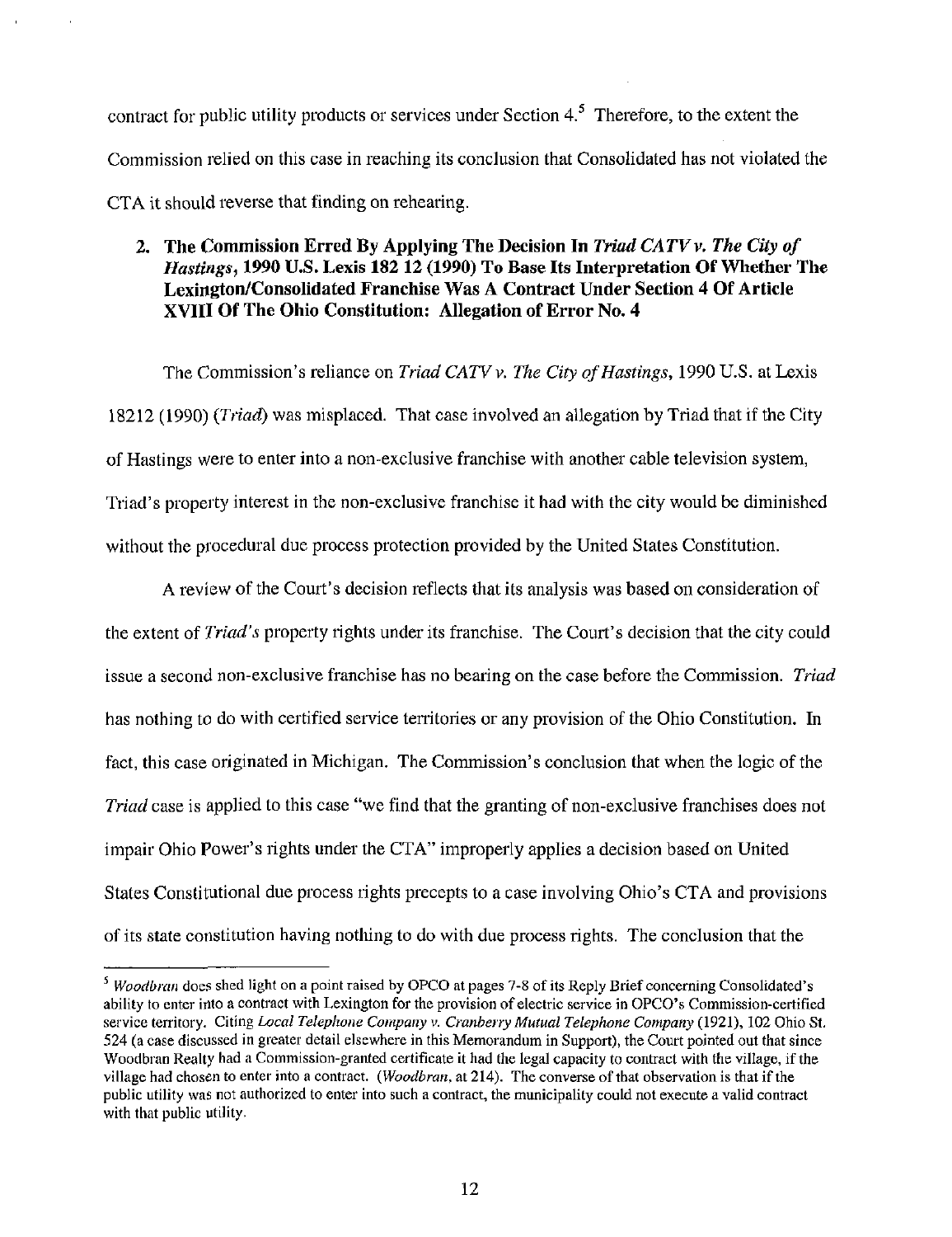U.S. Constitution does not establish, or protect, non-exclusive franchise rights of a cable television service provider in Michigan provides no instruction regarding the extent to which Ohio's CTA establishes, and preserves, the right (and obligation) of an electric supplier to provide electric distribution service in its Commission-certified service territory.

Further, in its discussion of the *Triad* case the Commission states there is "no basis for a determination that Lexington cannot grant non-exclusive franchises to provide competition within its municipal boarders (sic)." (Opinion and Order, p.15). OPCO agrees that Lexington can provide for competition within its borders by either establishing its own electric utility system or by entering into a contract under Section 4 of Article XVIII of the Ohio Constitution with the necessary terms and conditions obligating the contracting party to provide the product or service set out in the contract. The Lexington/Consolidated franchise is not such a contract. The Commission's conclusion was unlawful and should be reversed on rehearing.

# 3. The Commission Failed To Properly Apply The Ohio Supreme Court's Decision In Local Telephone Company v. Cranberry Mutual Telephone Company (1921), 102 Ohio St. 524. (Cranberry): Allegation of Error Nos. 5, 6. 7

The Commission improperly applied the Court's decision in *Local Telephone Company* V. Cranberry Mutual Telephone Company (1921), 102 Ohio St. 524 (Cranberry). That case involved two distinct issues, both of which are applicable to the case presentiy before the Commission, but only one of which was considered by the Commission.

The issue addressed by the Commission was whether the franchise passed by the Village of New Washington and accepted by Cranberry Mutual Telephone Company (Cranberry) was the type of contract contemplated by Section 4 of Article XVIII of the Ohio Constitution. From the Court's opinion it is clear that the passage of the franchise was "no more or no less than a permission to use the streets for the benefit of the public and the acceptance of the franchise is no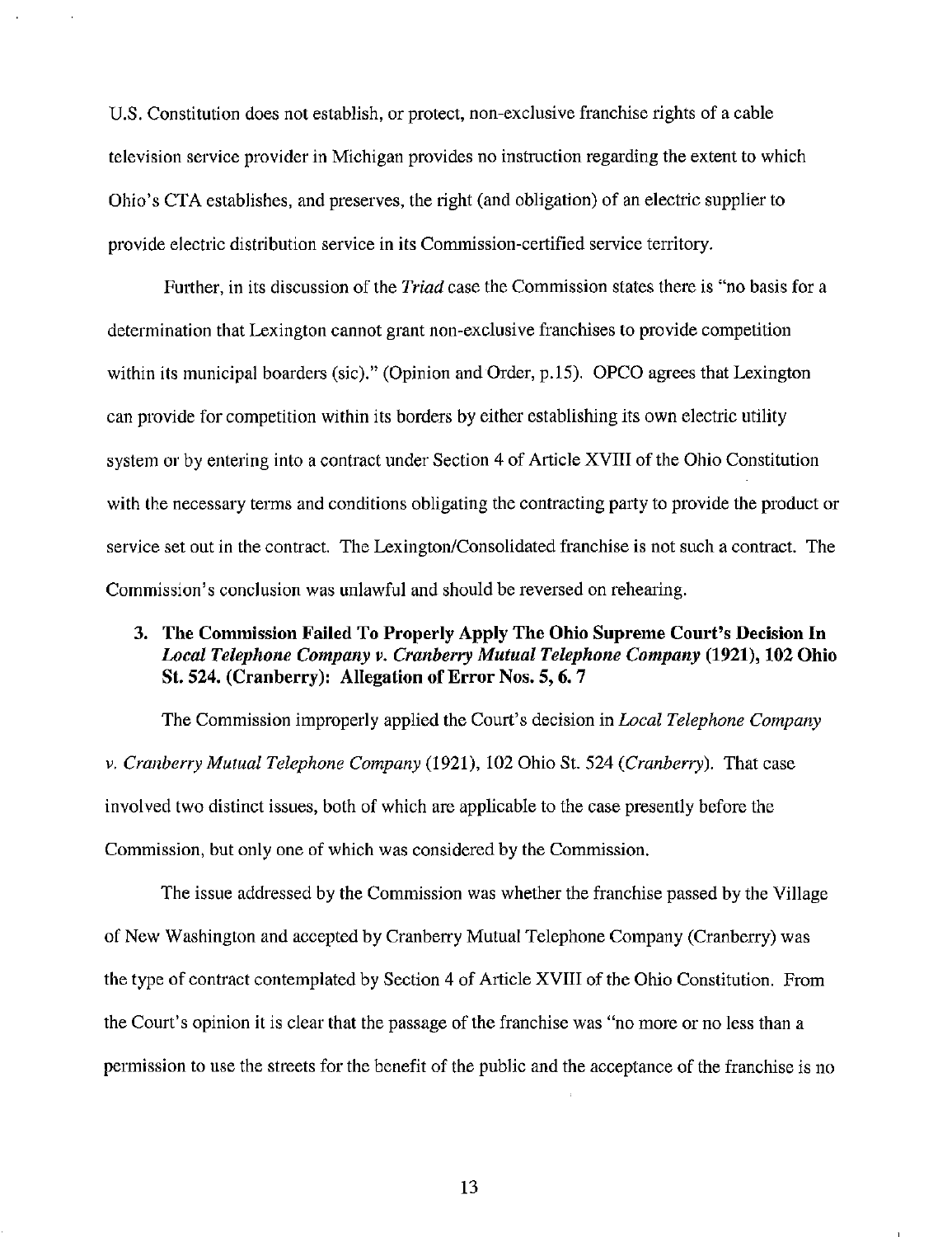more or less than the expressed intention of doing that for which the grant was intended." (Cranberry, at 530).

The franchise and its acceptance was not a Section 4 contract, however, until service was initiated by Cranberry. As the Court phrased it, "The putting into operation of the service supplied what theretofore was wanting, namely, the subject-matter of the contract, -- that part of the consideration moving to the village on behalf of its inhabitants, -- the rights granted to the utility company being the consideration moving to it." The Court went on to state that even though the franchise had "no definite period of time fixed, and no schedule of rates" the service being provided was one of "the two particular things which is subject to contract under Section 4 of Article XVIII of the Ohio Constitution . . . ." (Id. at 531).

The Commission's reliance on that conclusion is improper because it fails to address the remainder of the Court's analysis regarding this issue. The Court further stated that it had no doubt that the village, "while [Cranberry] is fumishing service, may enforce the contract in respect to the compelling of the fumishing of the service to all inhabitants indiscriminately." (*Id.*). Despite this characterization of the nature of the service being provided, the Commission found that the Court's rationale "is equally applicable in the present case." (Opinion and Order, p. 14). Further, the Commission also concluded that even if the Lexington/Consolidated franchise were not a contract under Section 4 of Article XVIII of the Ohio Constitution, "Lexington could easily cure the problem by entering into a contract with Consolidated to serve a portion of the Woodburn subdivision." (Opinion and Order, p.15).

These findings are wrong. There is no evidence in the record, either in the Lexington/Consolidated franchise itself or in any testimony, that suggests that Lexington or Consolidated intended to enact, or believe that Lexington has enacted, a franchise under which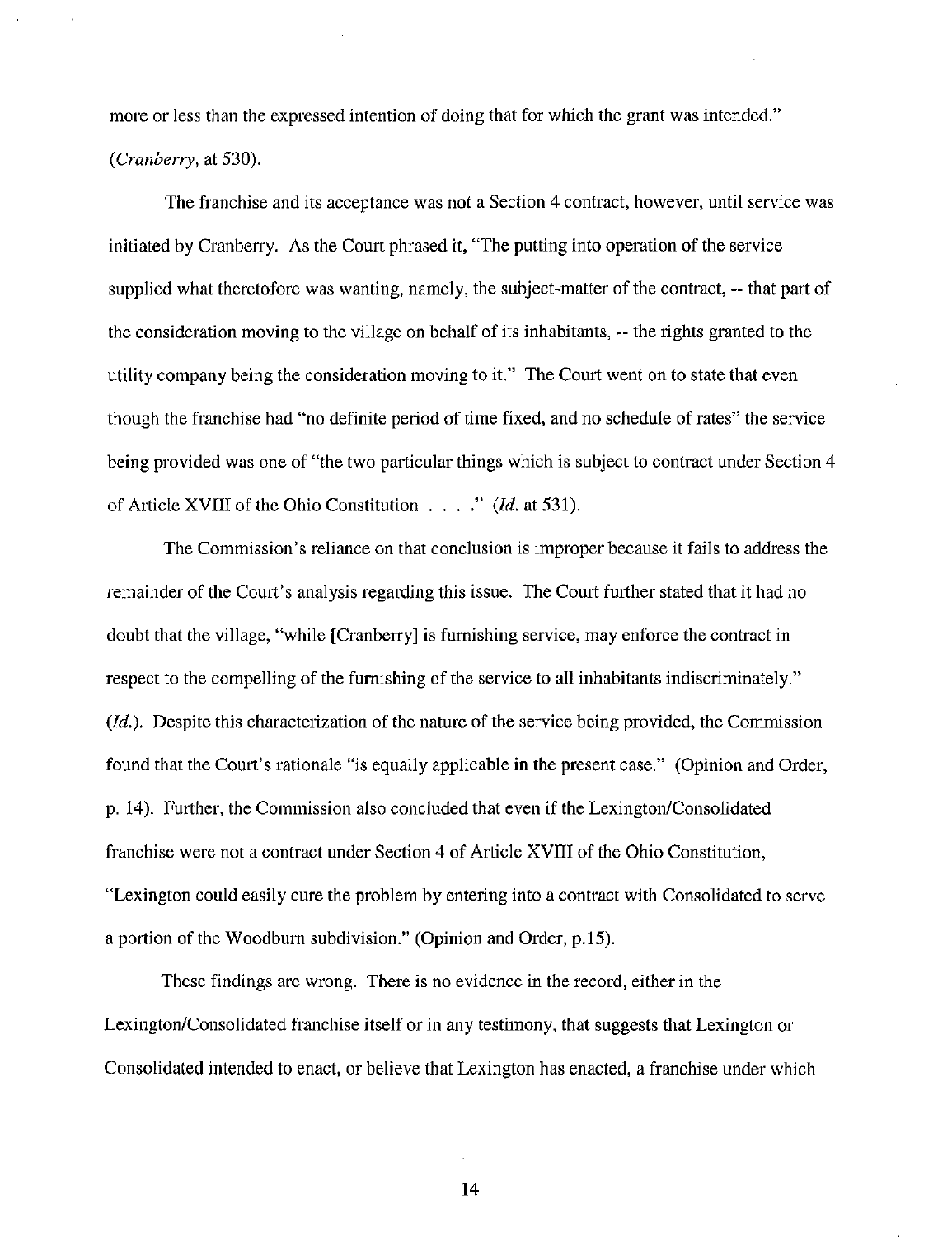Lexington could compel Consolidated to provide any service anywhere in Lexington, let alone in the portion of Lexington that is within OPCO's Commission-certified territory. Nor is there any basis to conclude that the Lexington/Consolidated franchise requires Consolidated to serve all of Lexington's inhabitants indiscriminately. In fact, the Commission's holding that its decision in this case applies only to new customers directly conflicts with the nature of the service cited by the Court in Cranberry as being necessary for the franchise in that case to be considered a contract under Section 4 of Article XVIII of the Ohio Constitution. As for the easy cure the Commission envisions, there is no evidence that Consolidated would want to be compelled to provide service or have its rates for service regulated by Lexington. Moreover, even if Consolidated's violation of the CTA easily could be cured, that is not a basis for excusing this violation. Either the municipality has exercised its constitutional powers or not (OPCO submits it has not done so here). The mere ability to do so does not alter OPCO's exclusive right to serve customers in its certified tenitory.

A further distinction which undermines the Commission's finding that the Court's rationale in *Cranberry* "is equally applicable in the present case" is the presence of the CTA. The Court did not need to consider the implications of a territorial service area law. The significance of this distinction is that the Commission's adoption of the Court's rationale produces the illogical result that if service is not provided pursuant to the Lexington/Consolidated franchise, the franchise would not be a contract under Section 4 of Article XVIII of the Ohio Constitution. Consequently, Consolidated would be confined to the portion of Lexington that is within its Commission-certified service territory. However, if Consolidated started to provide service across the Consolidated/OPCO boundary in Lexington, the very activity that would otherwise be prohibited would become permissible. Such an unusual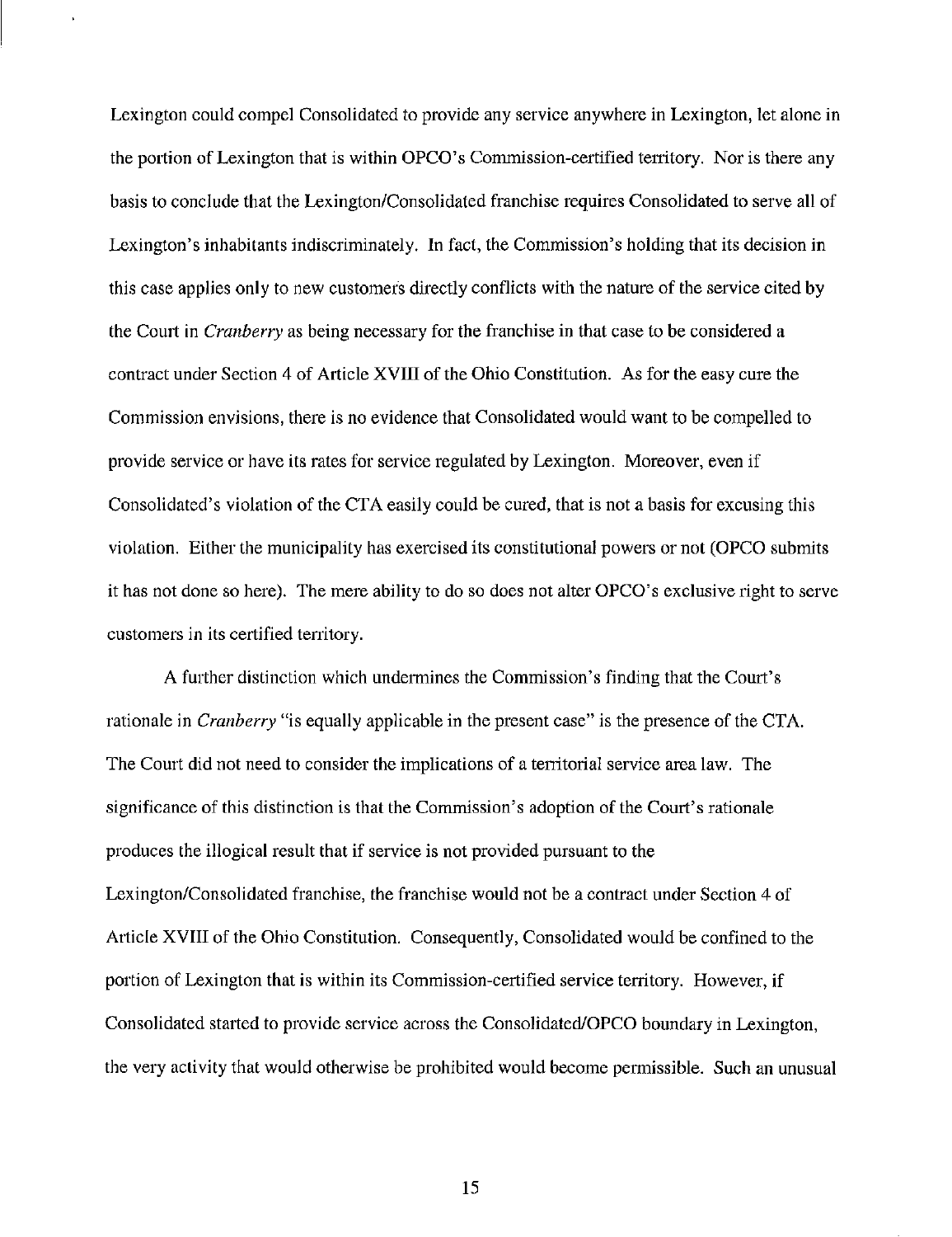result strongly suggests that the Court's reasoning in the *Cranberry* case is not applicable, equally or otherwise, to the Lexington/Consolidated franchise. The Commission's finding to the contrary is unlawful and should be reversed on rehearing.

The other issued raised in the *Cranberry* case was addressed in OPCO's Reply Brief at pages 8 and 9, but not addressed by the Commission. That issue presented the question of whether Cranberry had the ability to accept the franchise from New Washington, despite its failure to obtain from the Commission a statutorily-required certificate for fumishing telephone service. The Court held that Cranberry lacked the capacity to render service under the franchise and, therefore, the contract was rendered unenforceable. (Cranberry at 533). The Court further held that prohibiting Cranberry from entering into a contract for service with the village, based on the absence of a Commission-approved certificate, was not an unconstitutional interference with the village's authority under Section 4 of Article XVIII of the Ohio Constitution. (Id.).

The Court's rationale for finding that Cranberry lacked capacity to engage in a service contract with the village is equally applicable to the present case. As the Court in *Cranberry* stated:

> Suppose an electric light company, chartered to furnish electric cuirent, should ask, obtain, and accept a franchise to fumish telephone service, clearly outside its charter power. Could it be claimed, because the municipality was the other party and had the constitutional power to contract, to enter into it by constitutional grant, that the corporation organization laws of the state would thereby of necessity give way and become unconstitutional?

> The contractual incapacity in no way affects or limits the municipal power, but renders a contract made with another, who is under disability, ineffectual and unenforceable. The contract falls because of the infiimity of the other party, and this section, regulatory in nature, cannot be said to abridge the constitutional grant comprised in the Home Rule Amendment. (*Id.* at 532, 533).  $^{\circ}$

<sup>&</sup>lt;sup>6</sup> The Supreme Court of Ohio's decision in Cleveland Elec. Illum. Co. v. Pub. Util. Comm. (1996), 76 Ohio St. 3d 521, discussed at page 11 of OPCO's Initial Brief supports this conclusion.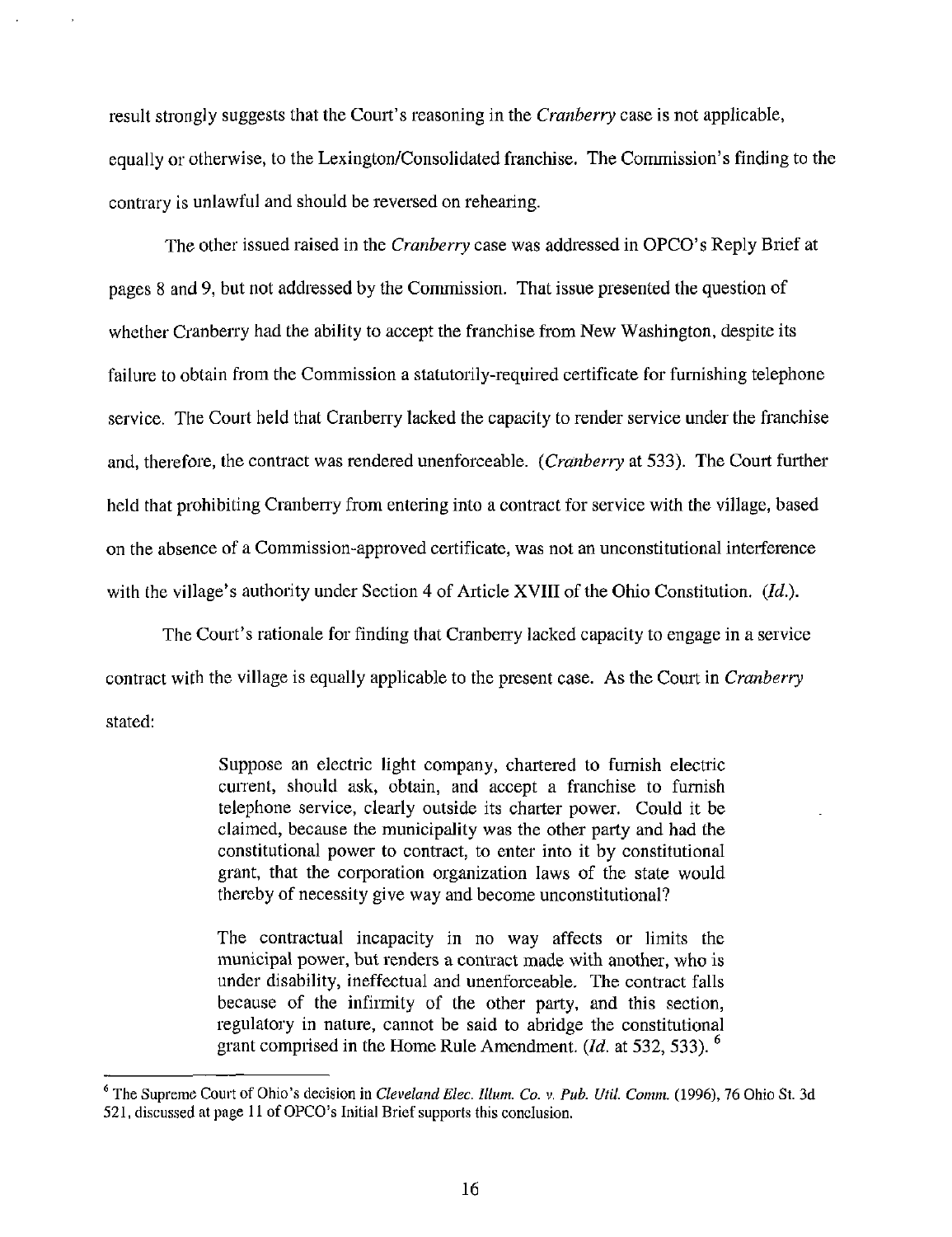To whatever extent a municipality has the authority to enter into a contract with others for service pursuant to Section 4 of Article XVIII of the Ohio Constitution, the other parties must be capable of contracting with the municipality. Under the CTA, Consolidated has no capacity to contract for service in another electric supplier's Commission-certified service territory. Therefore, the Lexington/Consolidated franchise is not an enforceable contract under Section 4 of Article XVIII of the Ohio Constitution. The Commission's finding to the contrary is unlawful and should be reversed on rehearing.

# 4. The CTA And Ohio Case Law Distinguish Between Municipal Franchises And Municipal Contracts In The Context Of Section 4 Of Article XVIII Of The Ohio Constitution: Allegation of Error No. 8

The Commission's Opinion and Order appears to adopt the view of Consolidated and the intervenors "that generally the Ohio Courts have not differentiated between municipal franchises and municipal contracts when referring to the municipality's rights under Section 4 ...." (Opinion and Order, p. 13). Their assertion is contrary to not only the applicable case law, but to the CTA itself and to other provisions of Chapter 4933, Ohio Rev. Code.

Section 4933.83(A), Ohio Rev. Code, makes clear that under the CTA municipalities retain their right to grant a franchise or a contract for electric service within its boundaries to an electric supplier whose certified territory is included within the municipality. By referring to a franchise OR contract, the CTA provides a distinction between the two terms.

Further, the cases cited previously by OPCO demonstrate that while a franchise, such as the Lexington/Consolidated franchise, may be a contract, it is not a contract under Section 4 of Article XVIII of the Ohio Constitution. That is the holding in the Galion case, which is supported by the decisions in the *Britt, Milan* and *Steubenville* cases. Instead, the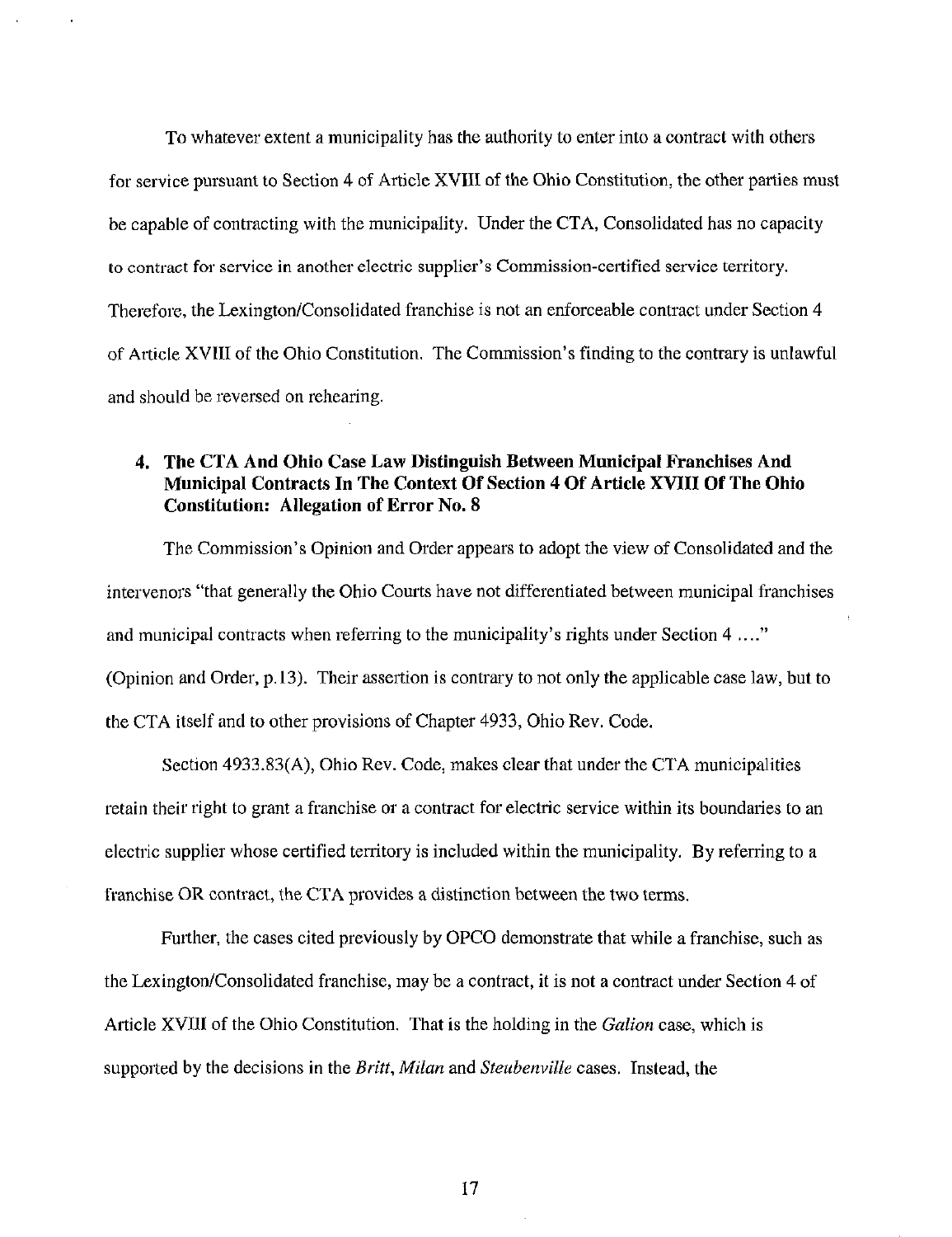Lexington/Consolidated franchise is no more than Lexington's consent for Consolidated to construct facilities within the municipality for power, tight and heating purposes (See §§ 4933.13 and 4933.16, Ohio Rev. Code, and to render service. It is not a contract compelling service pursuant to a set of terms and conditions.

### 5. The Commission Should Have Resolved Policy And Other Legal Issues Resulting From Its Decision: Allegation of Error Nos. 9,10,11

At page 16 of its Opinion and Order the Commission declined to address several policy concerns raised by OPCO as well as other legal issues which arise because of the Commission's decision. One such legal issue concems the impact on OPCO's obligation under the CTA to provide service and to be the Provider of Last Resort under §4928.14, Ohio Rev. Code. The Commission's decision not to resolve that issue was based on there being "no case or controversy on this issue at this time." (Opinion and Order, p.16).

Neither customers nor electric suppliers are well served by a non-decision on this issue. Once the Commission detennined that the right to serve the same customer could be asserted by one electric supplier under the CTA and by another electric supplier under a municipal franchise, the obligation-to-serve issue became ripe for resolution. The Commission's decision to await an actual situation where an electric supplier refuses to extend service to a load center requesting such service because that load center previously was served by another electric supplier will leave the customer in a state of limbo while a complaint is filed and processed at the Commission. Fuither, if this case is appealed to the Supreme Court of Ohio the Court should have the benefit of the Commission's thinking on this obviously related issue.

Electric suppliers and customers also should know whether the Commission believes its decision applies equally to existing service to load centers and, in particular, whether the provision of temporary service for construction or other purposes should be considered as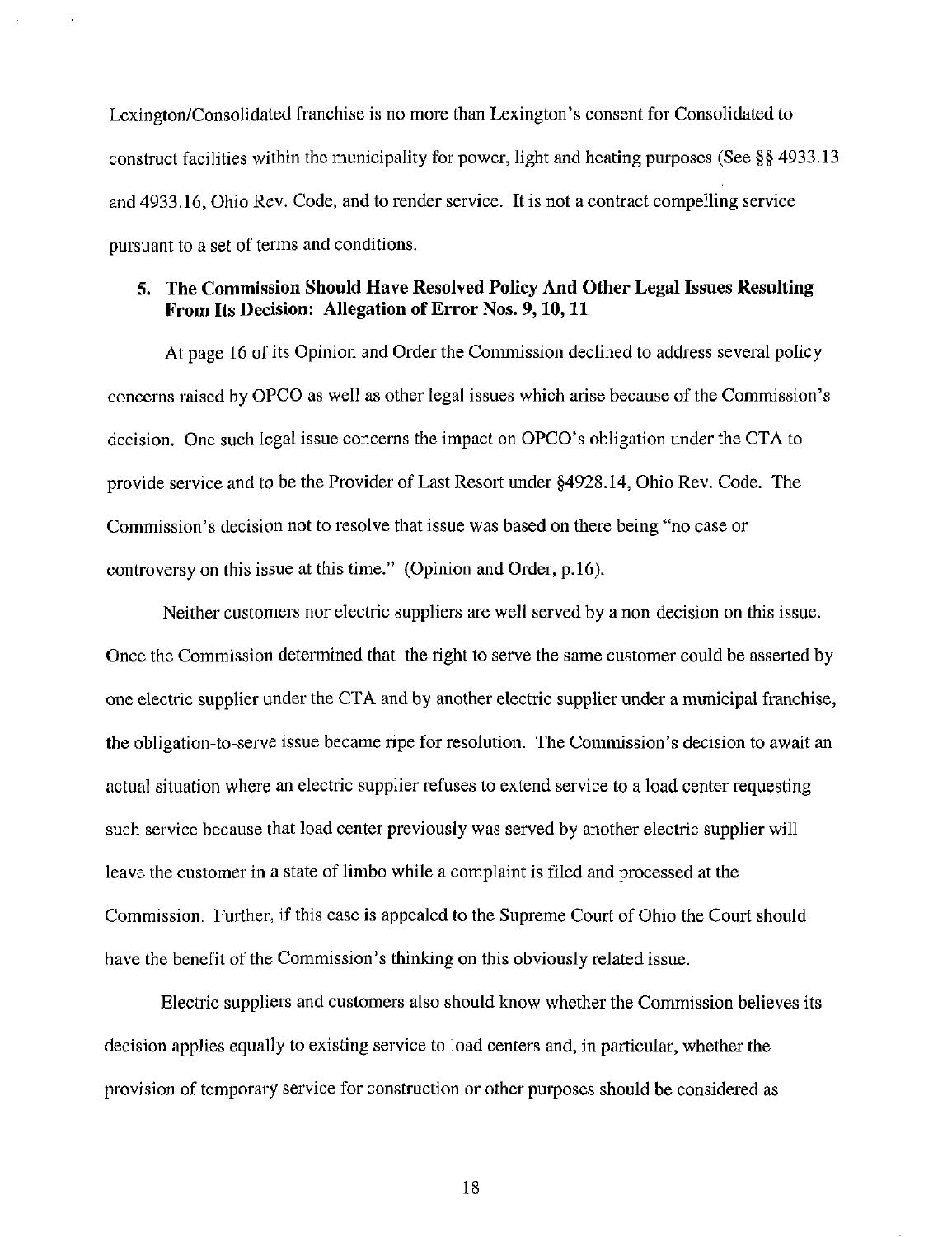existing service. The Commission's order states that its decision does not address "customers or load centers where electric facilities currently exist." (Opinion and Order, p.16). Nonetheless, the Commission goes on to indicate that "a municipality cannot require a utility to stop serving existing customers it is serving lawfully, without first obtaining approval from the Commission pursuant to the Miller Act.... So, loss of existing customers due to a municipality's actions, such as in the case above, could not occur without Commission approval."  $(Id.)$ 

It is not clear whether the Commission's thinking on this point is intended to resolve the question of the applicability of the Commission's order to existing load, since the Commission explicitly says it would not address that question. Moreover, it is not clear if a request from an existing customer to have the current electric supplier end its service to the load center so another electric supplier could assume the role of service provider to the load center would be subject to Miller Act requirements. Does the Commission believe that such a request is comparable to a municipality requiring the electric supplier to stop serving existing customers within its Commission-certified service territory? These issues now are ripe for resolution and affected parties should not be left to dispute among themselves in the future while they wait for a new complaint to be filed and be resolved by the Commission.

Finally, the Commission seems to acknowledge several valid policy issues which OPCO argued should be considered in reaching a decision in this case. Chief among those issues is safety concerns for employees engaged in service restoration/maintenance activities. Less critical, but nonetheless important, are the diseconomies associated with over-building or underbuilding facilities associated with the increased uncertainty of how much load in the electric supplier's certified service tenitory will be served by the electric supplier and how much will be served by another electric supplier with a franchise that, under the Commission's decision, can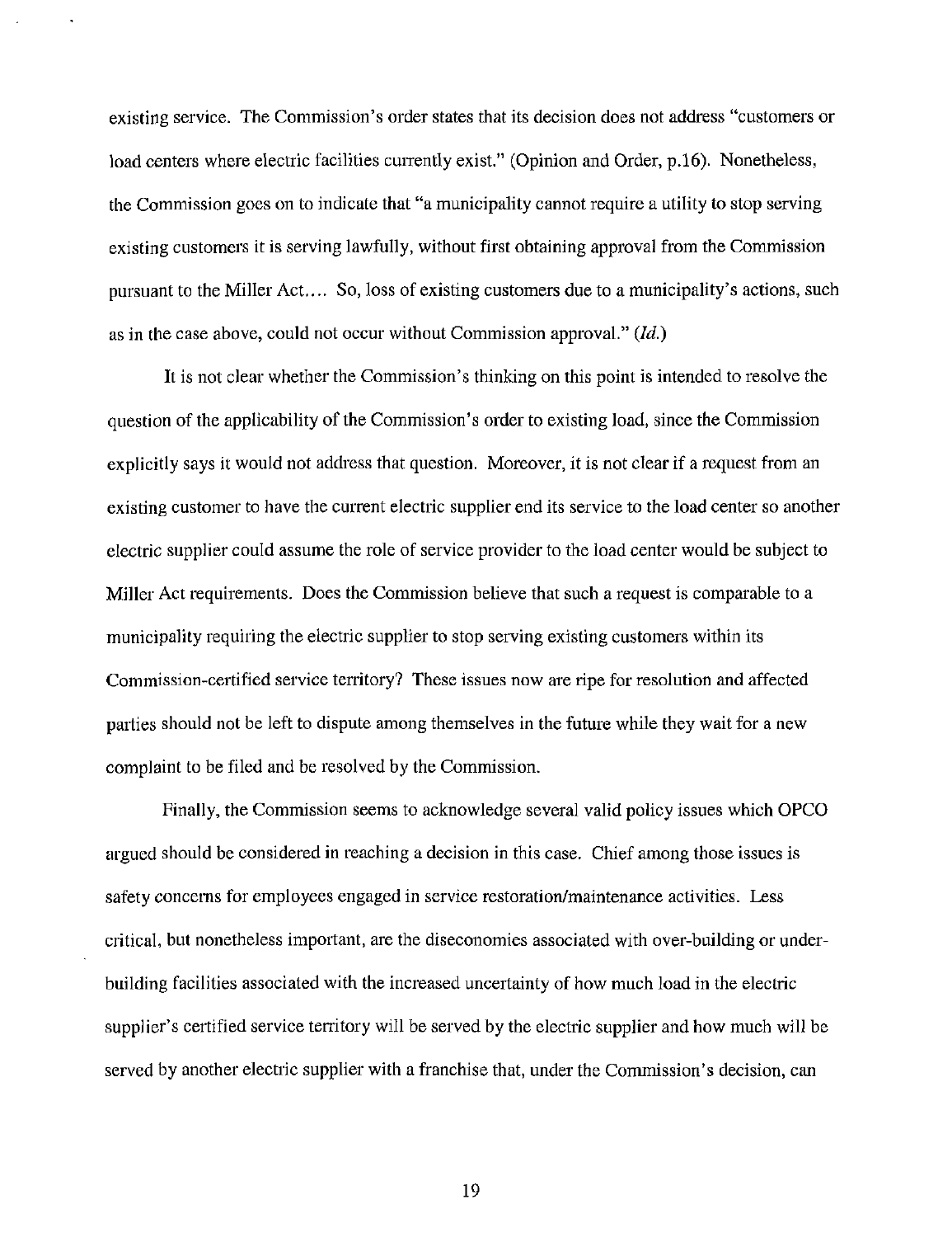serve beyond its certified service territory. Further, the related uncertainty regarding the electric supplier's recovery of investment in distribution facilities, which the Commission's decision also creates, runs counter to the very important policy objective of facilitating distribution reliability.

In response to these policy issues the Commission cautioned municipalities "to think through all the ramifications and unintended consequences, as well as the policy concems raised by Ohio Power in this case, before granting unlimited non-exclusive franchises within their borders." (Id. at 16). This cautionary statement seems to suggest that the Commission recognized, and was troubled by, the consequences that flow from the legal conclusions it reached. OPCO believes that the legal arguments it has presented in this case require the Commission reversing its legal conclusions on rehearing. At a minimum, however, OPCO's legal arguments are sufficient to at least support such a reversal on rehearing, even if it also could be concluded that Consolidated and the intervenors presented legal arguments that could support a decision in their favor. In a situation where the case law can support a conclusion favoring either party, the difficult policy questions and issues conceming obligation to serve and service to existing load centers more than tip the scale in favor of upholding the Commission's jurisdiction over certified service temitories. There is no state policy favoring customer choice among *distribution* service providers. In fact, the enactment of Chapter 4928, Ohio Rev. Code, which provides for customer choice among generation service providers, to the exclusion of distribution service, and the CTA confirm that, as a matter of state policy, customer choice among distribution service providers is disfavored. The Commission's decision improperly promotes this disfavored policy at the expense of compelling policy concems OPCO has raised. The Commission should reverse its decision on rehearing.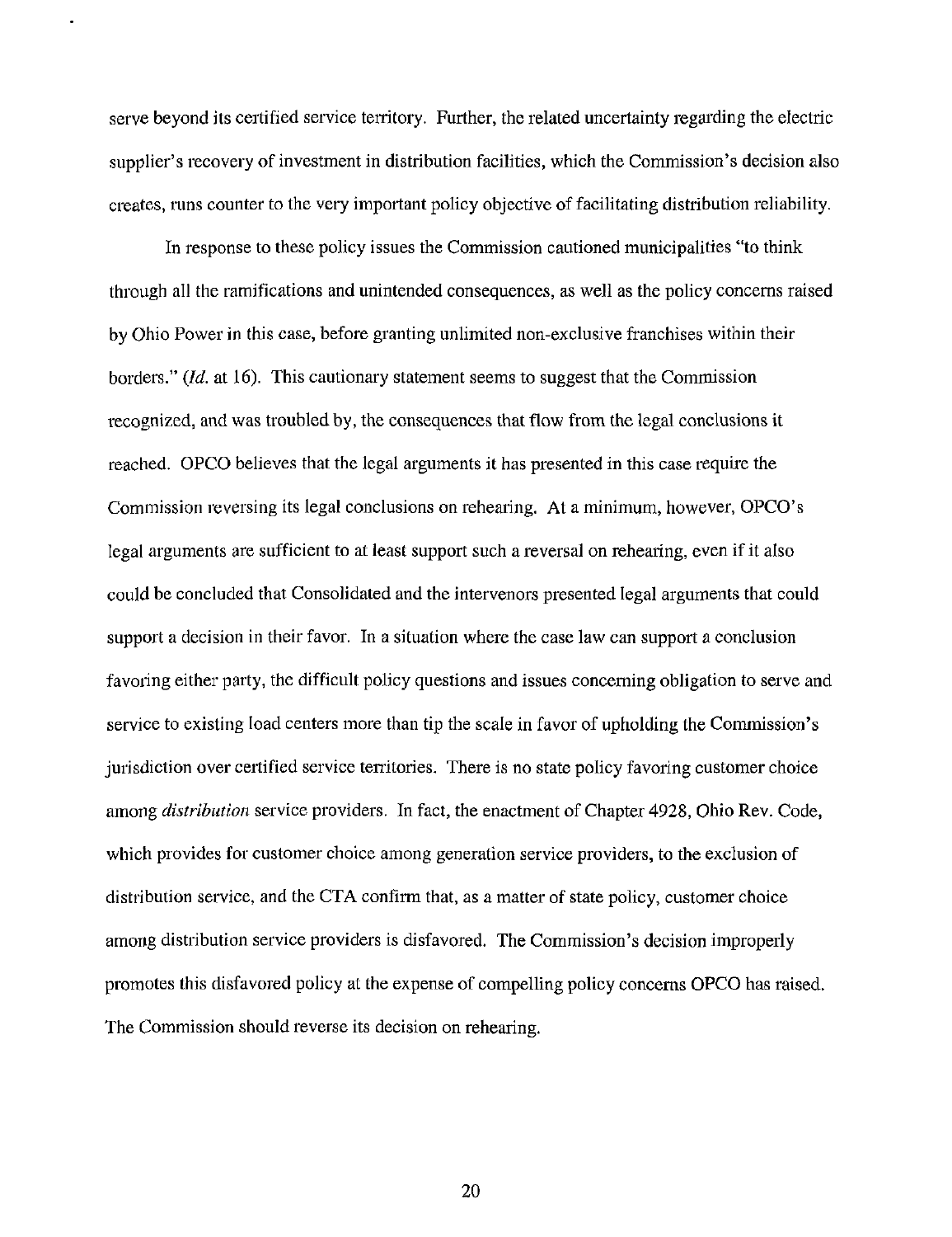#### **CONCLUSION**

Based upon the record in this case and the legal and policy issues discussed in OPCO's briefs and in this Application for Rehearing the Commission should reverse its July 25, 2007 Opinion and Order in this case and conclude that Consolidated's service to customers in OPCO's service territory in Lexington, Ohio is unlawful and must cease.

Respectfully submitted.

Ma - 2- Resvik

Marvin I. Resnik, Counsel of Record American Electric Power Service Corporation 1 Riverside Plaza, 29<sup>th</sup> Floor Columbus, OH 43215 Tel: (614) 716-1606 Email: [miresnik@aep.com](mailto:miresnik@aep.com) 

Daniel R. Conway Porter Wright Morris & Arthur LLP 41 South High Street Columbus, Ohio 43215 Tel: (614)227-2270 Email: [dconway@porterwright.com](mailto:dconway@porterwright.com) 

Counsel for Ohio Power Company